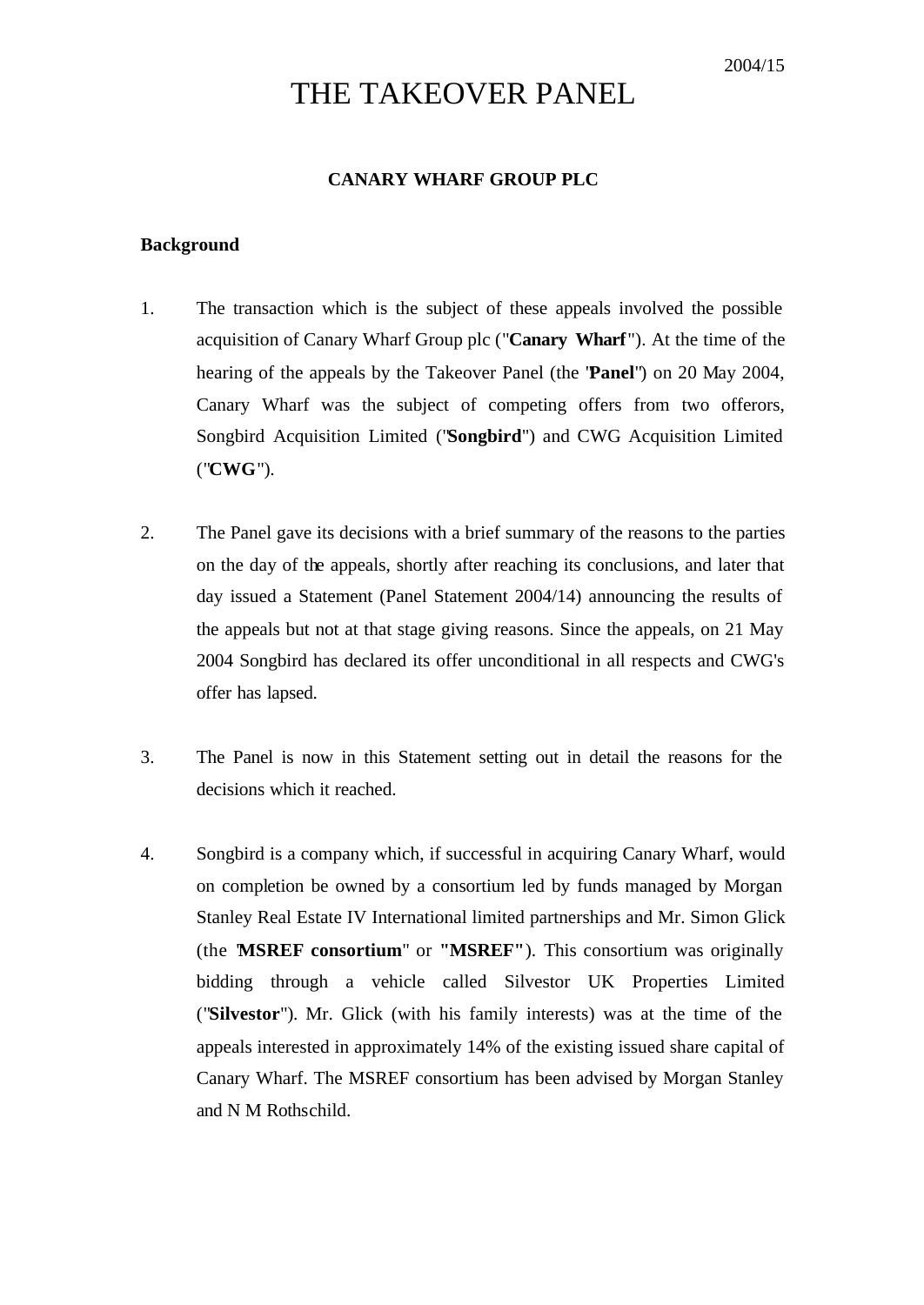- 5. CWG is a company which, if it had been successful in acquiring Canary Wharf, would on completion have been owned by a consortium led by Brascan Corporation **(**"**Brascan**"**).** Mr. Paul Reichmann, a proposed investor in CWG, is a director and formerly the executive chairman of Canary Wharf. Each of Brascan and Mr. Reichmann (with his family interests) was at the time of the appeals interested in approximately 9% of the issued share capital of Canary Wharf. CWG has been advised by Deutsche Bank and Merrill Lynch.
- 6. At all material times companies held by a trust for the benefit of HRH Prince Alwaleed Bin Talal Bin Abdulaziz Al Saud and family **(**"**Kingdom**"**)** held approximately 2.3% of the issued share capital of Canary Wharf.
- 7. On 6 June 2003, the board of Canary Wharf announced that it had been approached by a number of parties in relation to a possible offer for Canary Wharf and had formed an independent committee of the board (the "**Independent Committee**") in order to deal with any potential bids and to analyse other options. As a result of this announcement, an offer period commenced in relation to Canary Wharf.
- 8. Subsequently, between 5 December 2003 and 19 March 2004, Silvestor and CWG announced competing offers for Canary Wharf shares. All the offers of Silvestor were to be implemented under a scheme of arrangement (the "**Scheme** ") under section 425 of the Companies Act 1985 and thus required approval by a majority in number representing 75% in value of Canary Wharf shareholders present and entitled to vote. The offers of CWG were in conventional takeover form containing an acceptance condition with a minimum of 50%.
- 9. On 5 December 2003 Kingdom executed a deed of irrevocable undertaking addressed to and in favour of Silvestor (the "**December irrevocable** ") in respect of its Canary Wharf shareholding. This irrevocable was duly disclosed to the market as required by The City Code on Takeovers and Mergers (the "**Code** ").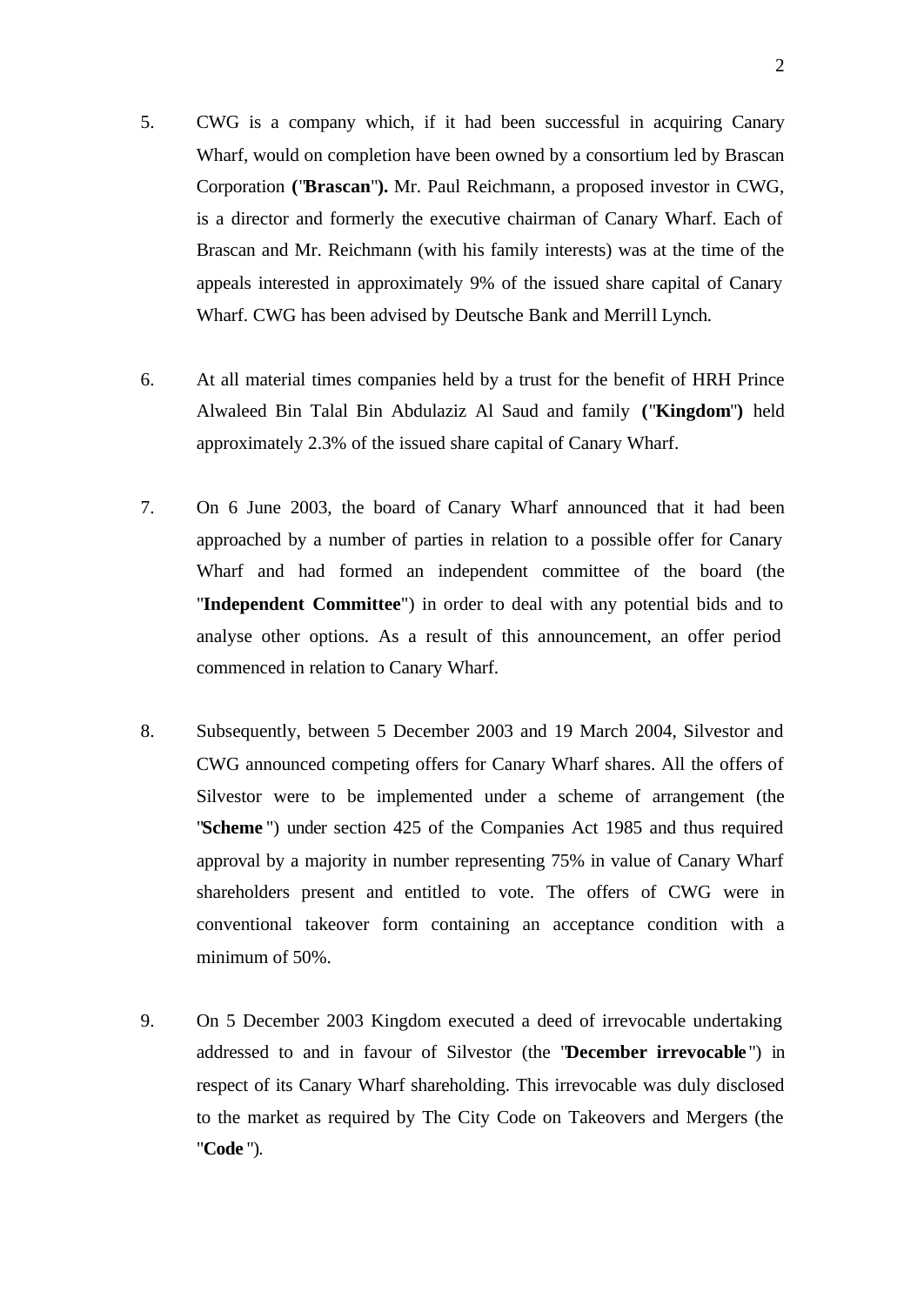- 10. By the December irrevocable, Kingdom undertook, subject to certain conditions, to vote Kingdom's shares in favour of the Scheme unless an improvement on Silvestor's terms was announced by a third party. The irrevocable contained provisions restricting dealings in Kingdom's Canary Wharf shares and precluding the acquisition by Kingdom of additional shares whilst the Scheme was current.
- 11. In order to provide an orderly framework for resolution of competing offers and on the basis of Rule 32.5 of the Code, detailed negotiations as to the rules by which this could be achieved were conducted by the Executive with the MSREF consortium, CWG and Canary Wharf.
- 12. On 7 April 2004 the Executive announced that Silvestor, CWG and Canary Wharf had, with the consent of the Executive, agreed a procedure under which Silvestor and CWG would be able to revise their offers through open auction. The rules established in this way (the "**Auction Rules**") expressly contemplated that offers by Silvestor might be by way of offer and not by way of a scheme of arrangement.
- 13. On 13 April 2004, Kingdom provided an additional deed of irrevocable undertaking dated 12 April 2004 addressed to and in favour of Songbird (the "**April irrevocable** ") which recited that Songbird was considering making an offer to acquire Canary Wharf by way of takeover offer. Provided such an offer was made at not less than 292 pence per share and subject to certain other conditions Kingdom undertook to accept Songbird's offer and not to deal in its shares in Canary Wharf except under this offer. The April irrevocable was to lapse if no press announcement of this offer was made by 5p.m. on 16 April 2004. The April irrevocable, like the December irrevocable, allowed Kingdom to accept a higher competing offer. Unlike the December irrevocable, the April irrevocable was not disclosed to the market within the time specified in the Code (i.e. by 12 noon on the following business day) and so was not known to CWG at that time.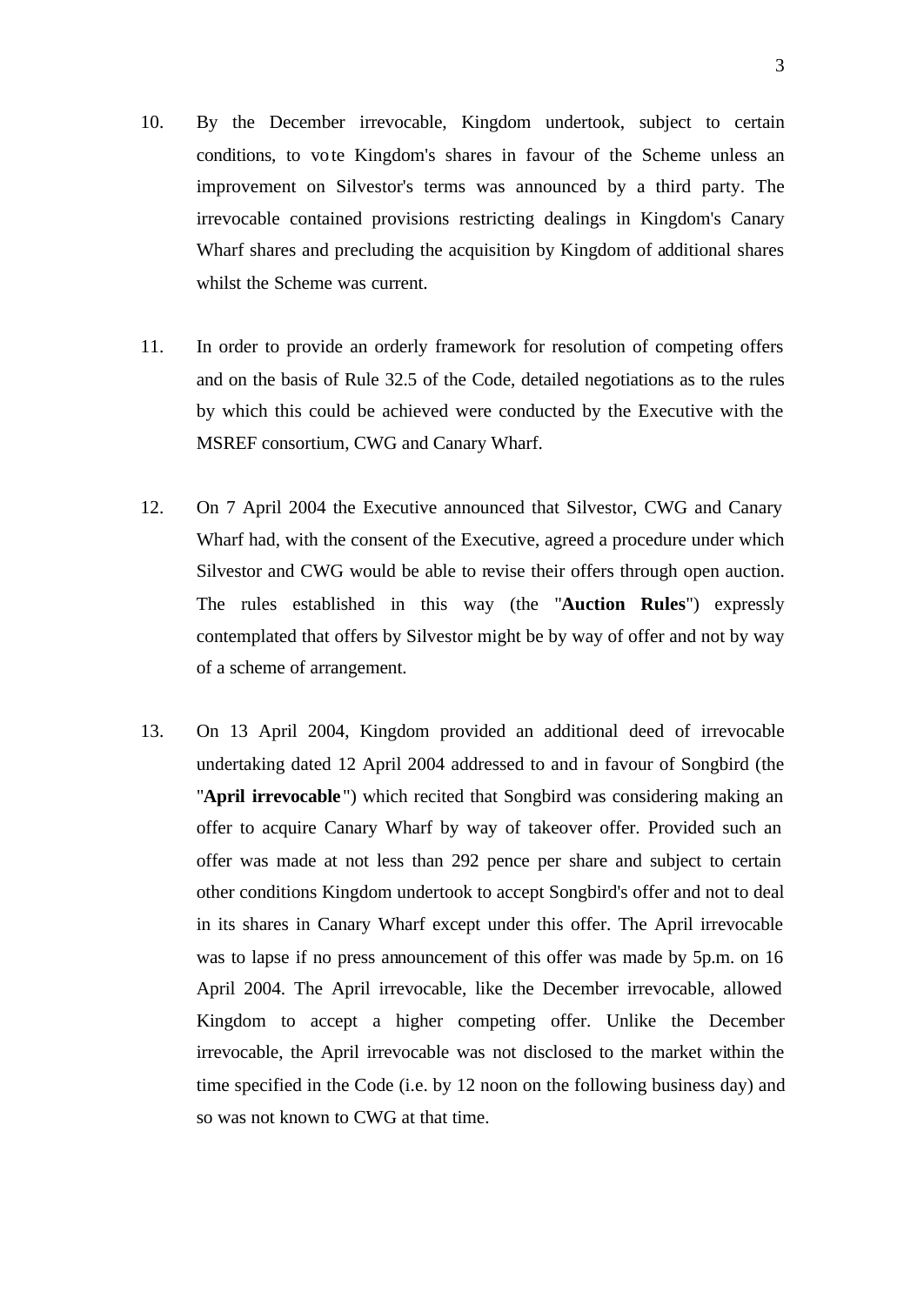- 14. The auction period was specified by the rules as 5p.m. on 13 April to 5p.m. on 16 April. The auction rules included in rule 13 provisions concerning the acquisition by either bidder of Canary Wharf shares or warrants (or any rights to acquire shares or warrants). The parties put forward competing proposals during the auction period.
- 15. By the close of the auction period, Songbird (in place of Silvestor) and CWG had made their final proposals and revised documentation was posted to shareholders on 23 April as the auction rules required. Songbird's proposal, unlike all previous Silvestor proposals, was a conventional takeover offer and not by way of a scheme of arrangement. Kingdom's April irrevocable applied to this proposal. In its announcement of its final offer by 5p.m. on 16 April pursuant to Rule 2.5 of the Code, Songbird prominently referred to the existence of the April irrevocable and set out its key terms.

# **The position at the time of hearing the appeals**

- 16. The Executive had ruled that the failure by Songbird to disclose the April irrevocable as required was a breach of Note 6 on Rule 8, though the breach was technical and inadvertent and was not such as to justify re-opening the auction process to enable the parties to make fresh bids. Morgan Stanley and N M Rothschild on behalf of Songbird had appealed against the Executive's ruling, contending that there was no breach of Note 6 because the April irrevocable was not a new undertaking. It was seen by Songbird's advisers as one of the "confirmatory" documents which contained no "new" arrangements. They considered that the auction process should not be re-opened even if the Panel were to hold that there was a breach of Note 6.
- 17. The Executive considered that rule 13 of the Auction Rules did not prevent the bidders from obtaining irrevocables of the sort in question, i.e. the April irrevocable, during the auction process.
- 18. CWG contended (in agreement with the Executive) that there was a breach of Note 6. However, they went further and said that: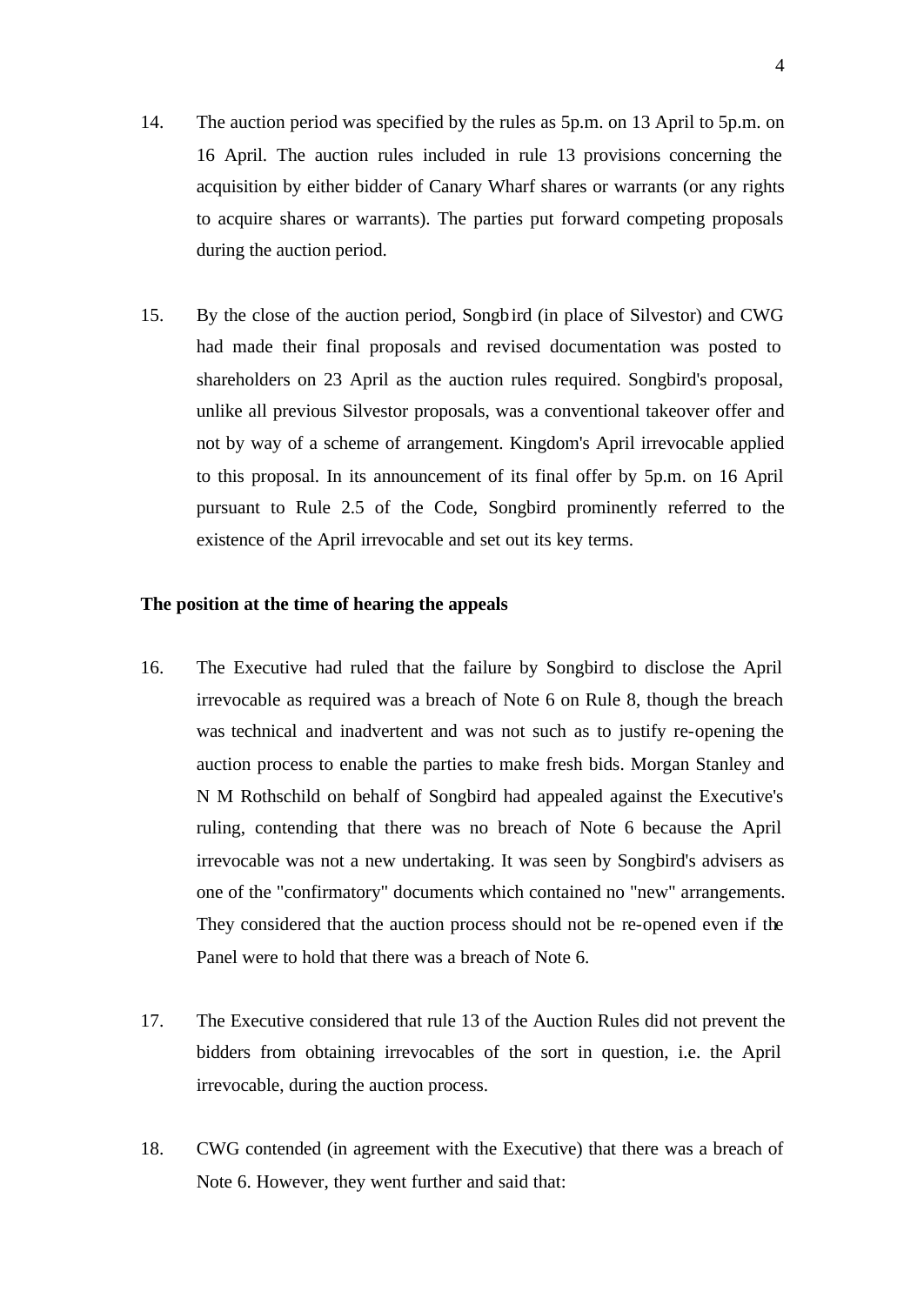- (1) press releases by Silvestor on 14 and 15 April announcing revised offers failed to disclose details of Kingdom's April irrevocable and were thus also in breach of Rule 2.5(b)(vii) of the Code;
- (2) these also gave the impression that the MSREF consortium intended to proceed exclusively by way of a scheme of arrangement;
- (3) in Songbird's offer document of 23 April no disclosure was made that the April irrevocable had been executed on 12 April;
- (4) the Executive's view of rule 13 of the Auction Rules (i.e. that the rule did not preclude the taking of irrevocables during the auction period) was and is wrong; and
- (5) the Executive's communications of this view to the MSREF consortium and to Canary Wharf but not to CWG was unfair, and led CWG to rely upon the absence of the disclosure to the market of the additional irrevocable from Kingdom when determining CWG's acquisition strategy.

The cumulative effect of this, said CWG, was that the auction process was "fatally flawed", so that the auction should be re-opened enabling them to make (as they affirmed they would) an offer in excess of 295 pence in cash to Canary Wharf shareholders, thus outbidding Songbird's current cash offer.

19. Accordingly, CWG appealed against the Executive's ruling that the auction process should not be re-opened.

# **Issues before the Panel**

20. These were: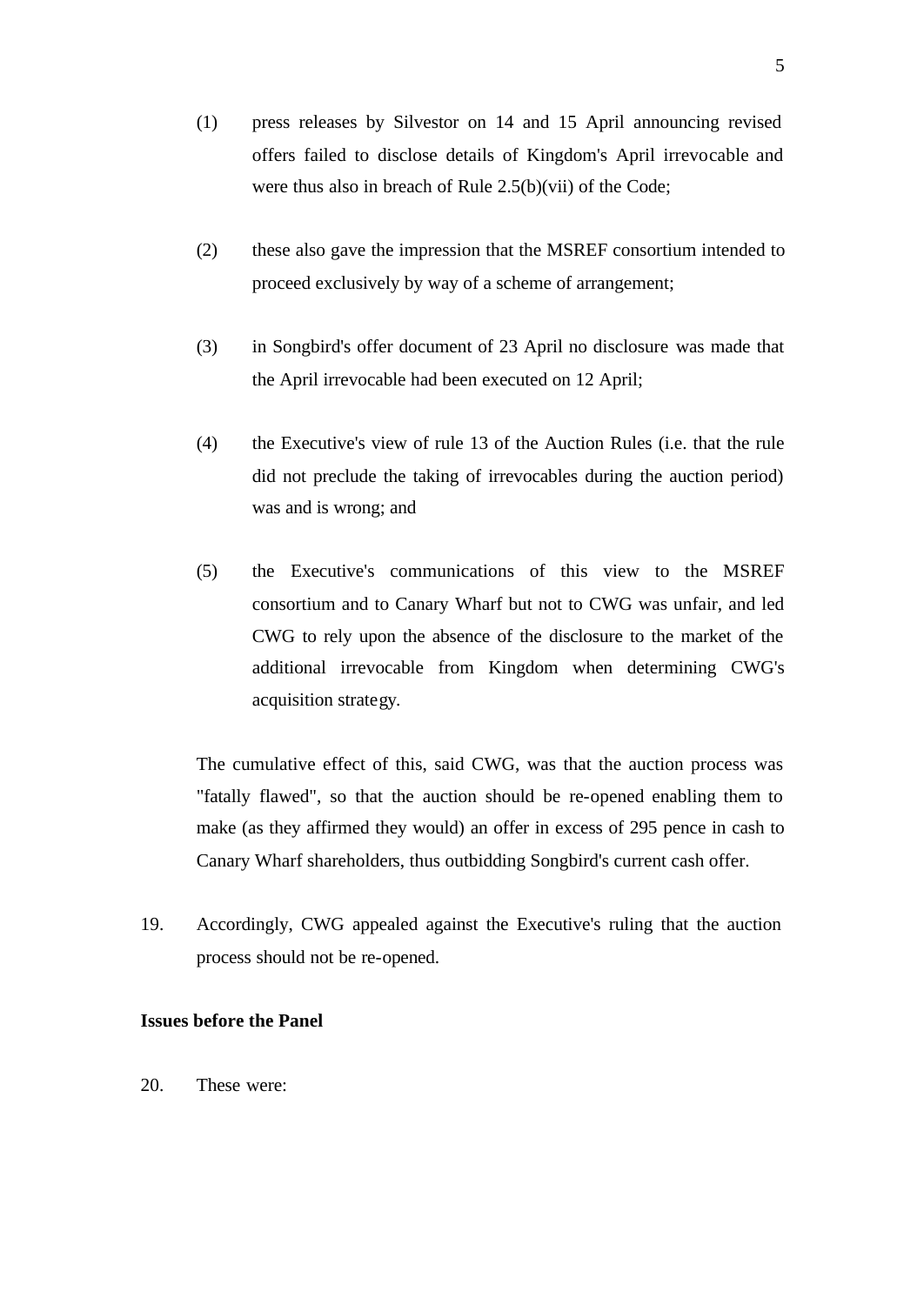- (a) Was Songbird in breach of Note 6 on Rule 8 of the Code by failing to disclose on 13 April 2004 the details of the April irrevocable?
- (b) Did the MSREF consortium breach Rule 2.5(b)(vii) of the Code in the announcements of 14 and 15 April which failed to disclose details of the April irrevocable, and give a misleading impression of an intention to proceed by way of a scheme of arrangement?
- (c) Did the Executive misinterpret rule 13 of the Auction Rules, then act unfairly in communicating its view to some parties but not to CWG?
- (d) What remedy if any in the light of the answers to the questions above should the Panel prescribe?

# **Breach of Rule 8 by Songbird**

21. Rule 8 of the Code concerns the disclosure of dealings in relevant securities during the offer period. Rule 8.l(a) provides as follows:

> "Dealings in relevant securities by an offeror or the offeree company, and by any associates, for their own account during an offer period must be publicly disclosed in accordance with Notes 3, 4 and 5.".

- 22. Note 1 on the Rule provides that in any case of doubt as to the application of Rule 8 the Panel should be consulted; Note 3 requires any dealing disclosure to be made in the manner specified in Note 4 and made by no later than 12 noon on the business day following the date of the transaction; and Note 5 details the information that must normally be included in a disclosure (such as the identity of the person dealing and, if relevant, details of any arrangements required by Note 6).
- 23. Note 6 provides: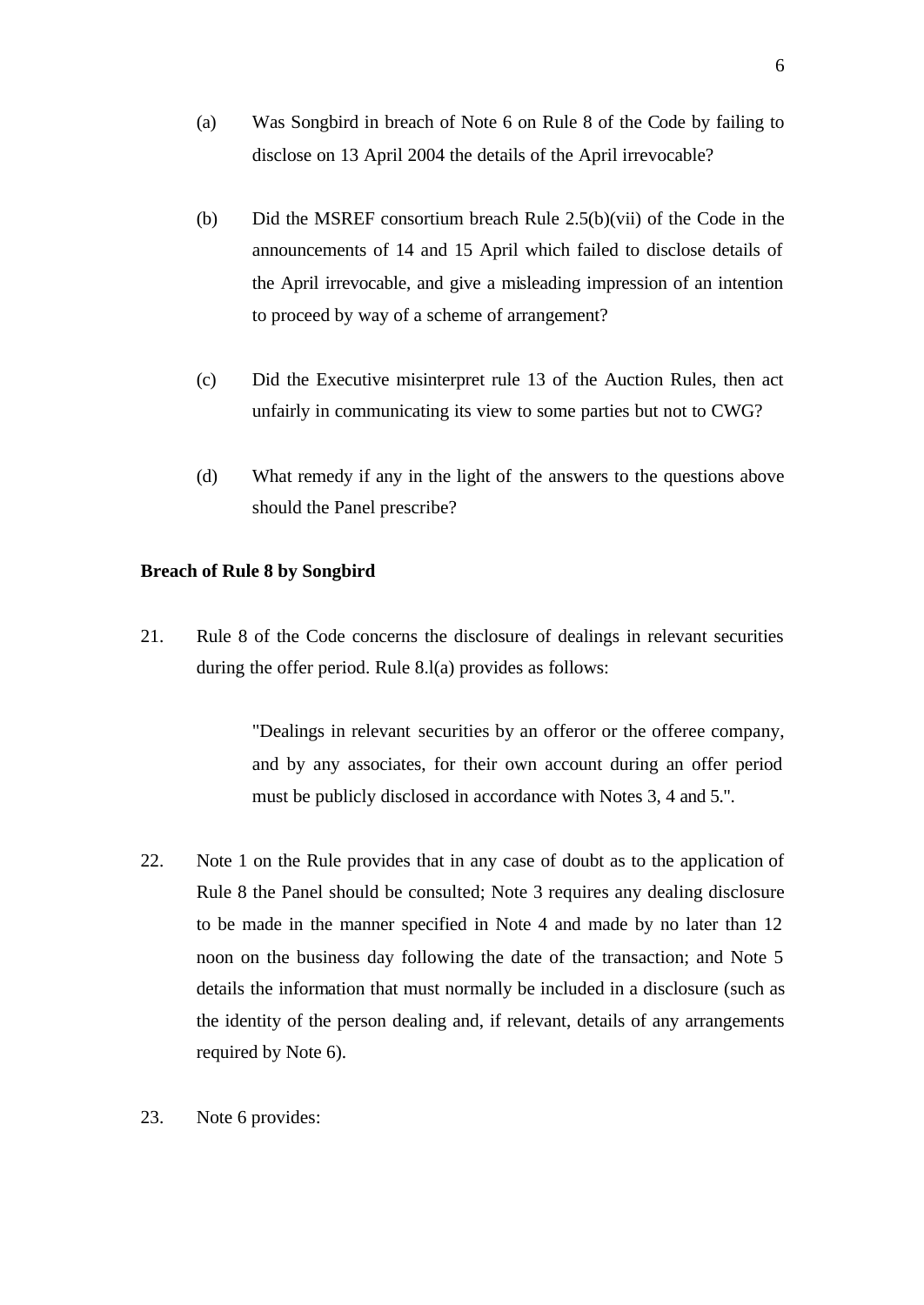## *"6. Indemnity and other arrangements*

*...*

*(a) For the purpose of this Note, an arrangement includes indemnity or option arrangements, and any agreement or understanding, formal or informal, of whatever nature, relating to relevant securities which may be an inducement to deal or refrain from dealing.*

- *(b) When an arrangement exists with any offeror, with the offeree company or with an associate of any offeror or of the offeree company in relation to relevant securities, details of such arrangement must be publicly disclosed, whether or not any dealing takes place. ...".*
- 24. The Panel understands that the practice of the Executive is to require disclosure of irrevocables which may be inducements to deal or refrain from dealing. Whilst the Code Committee is currently considering a proposal by the Executive to specify this in an amendment to the Code to ensure that all practitioners are aware of this, the wording *''agreement or understanding, formal or informal, of whatever nature, relating to relevant securities which may be an inducement to deal or refrain from dealing''* is already widely drafted. In the Panel's view the wording of Note 6 does require that the obtaining by an offeror during the offer period of an irrevocable undertaking to accept its offer be publicly disclosed if such irrevocables contain inducements to deal or refrain from dealing.
- 25. The December irrevocable included the following inducements not to deal:
	- (1) if Kingdom disposed of its Canary Wharf shares (otherwise than as permitted by the terms of the irrevocable) it could not comply with the irrevocable (paragraph l(iii)); and
	- (2) Kingdom could not acquire shares or other securities etc. in Canary Wharf prior to the Scheme taking effect, and if it did (in breach of this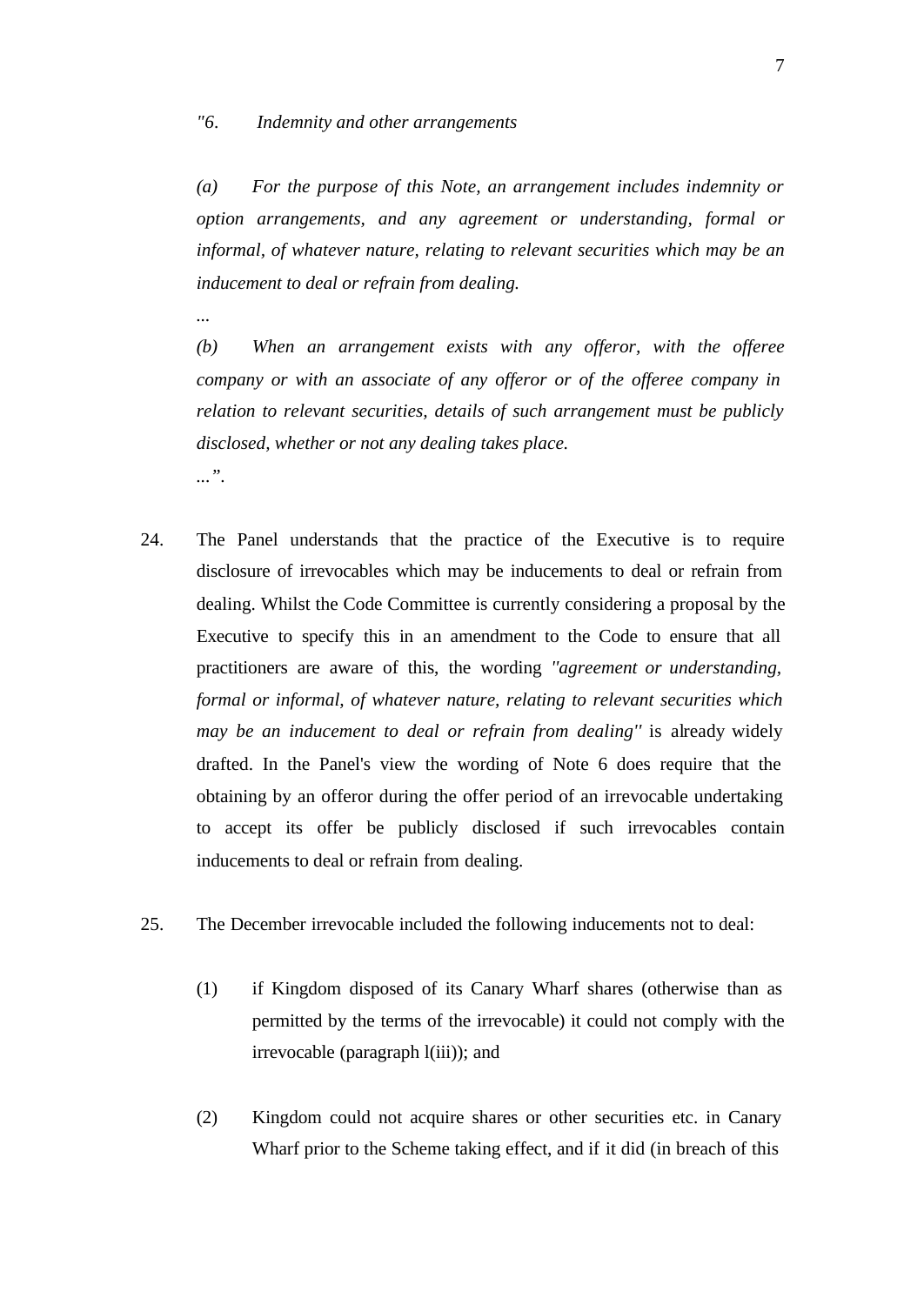obligation) those shares and securities etc. would be subject to the irrevocable (paragraph 1(vi)).

- 26. The MSREF consortium admitted that these provisions were inducements to refrain from dealing and, as stated above, Silvestor did publicly disclose the December irrevocable in accordance with the Code. However, MSREF argued that there was nevertheless no obligation to disclose the April irrevocable since it did not create "new" inducements and irrevocables per se are not disclosable under Rule 8. The argument was based on the wording of Rule 2.5.
- 27. Rule 2.5(b) requires that:

...

...

...

"When a firm intention to make an offer is announced, the announcement must contain:-

- (iii) details of any existing holding in the offeree company:
	- *(c)* in respect of which the offeror has received an irrevocable commitment to accept the offer;
- (vii) details of any arrangement of the kind referred to in Note 6(b) on Rule 8; and ...".
- 28. The MSREF consortium suggested that these provisions distinguish between irrevocable commitments and arrangements under Note 6(b) on Rule 8 and said:

"Accordingly, an irrevocable must be disclosed under Note 6 only when, as is often the case, it creates new 'arrangements' that fall within the Note.".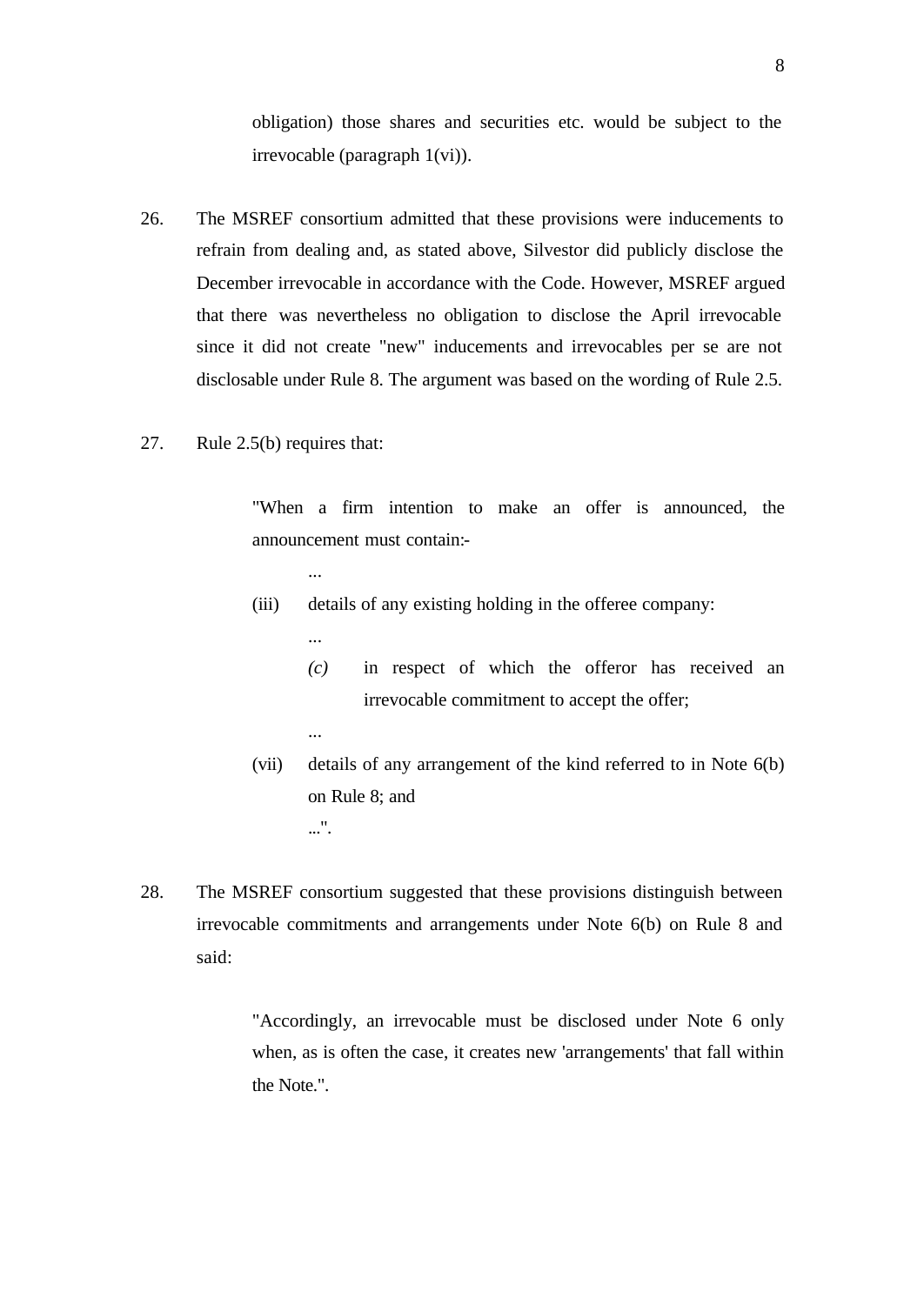- 29. The MSREF consortium said that the inducements in the April irrevocable were "precisely the same" as those in the December irrevocable, and since there were no new inducements and "irrevocables per se are not announceable" there was no requirement to announce the April irrevocable under Note 6.
- 30. The Panel rejects the MSREF consortium's arguments on this point. There may be some overlap between the provisions of Rules 2.5(b)(iii) and  $2.5(b)(vii)$ , but the latter is clearly wider in scope and acts as a sweeping-up provision for matters not dealt with earlier. What is important is the wide wording of Note 6 on Rule 8 which, as the Panel has already indicated, covers irrevocables.
- 31. It is sufficient to say first (as is not disputed) that, if the April irrevocable contained new "inducements", it should have been disclosed on 13 April. Secondly, in the Panel's view the arrangements, and therefore the "inducements to deal or refrain from dealing", in that irrevocable were indeed new. The undertakings contained in it were dependent upon a different type of offer being made on terms which required acceptance by significantly fewer shareholders. The April irrevocable involved taking as consideration for Kingdom's shareholdings equity in a vehicle which might acquire a significantly smaller percentage of the equity of Canary Wharf than that which would follow if the scheme of arrangement route was pursued and was successful. It follows that the April irrevocable should have been disclosed.
- 32. Any disciplinary action in respect of the breach of Rule 8 by those concerned is a matter in the first instance for the Executive.

#### **The circumstances in which the breach occurred**

- 33. The Panel is satisfied on the basis of the material before it that:
	- (a) when the April irrevocable was obtained the members of the MSREF consortium were contemplating restructuring their proposal to make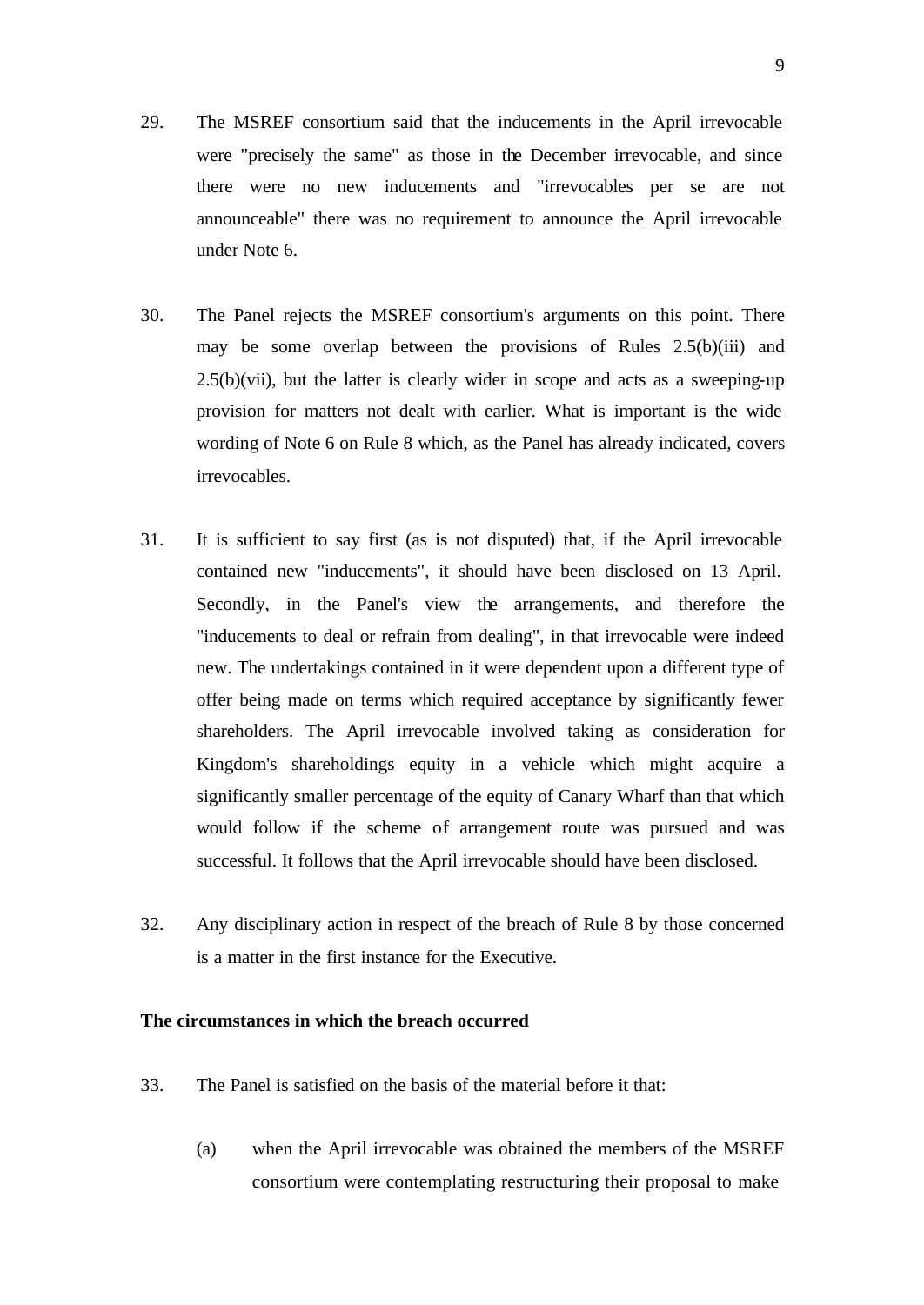through Songbird a conventional takeover offer during the auction period;

- (b) their advisers wished to ensure that Kingdom would commit its shares to such an offer just as it had done to the Scheme proposal. They regarded the April irrevocable as confirming an existing arrangement but something which needed to be put in place before MSREF made their final bid on 16 April. Much documentation had apparently to be executed in a relatively short period and it was convenient to obtain the new Kingdom irrevocable on 12 April in advance of any offer which the consortium might decide to make on 16 April. MSREF and their advisers should have realised, but did not, that the April irrevocable, containing new inducements, required an announcement. However, though the breach of the Code is regrettable, the Panel was not persuaded that the delay in disclosing the April irrevocable between 13 and 16 April was purposeful;
- (c) the Executive was not, as it should have been, consulted on this point; and
- (d) the April irrevocable could legitimately have been obtained on 16 April (as to this see below) and then disclosed at the end of the bidding process without breach of the Code.

#### **CWG's arguments concerning the breach of Rule 8**

34. CWG suggested first that the breach was "compounded" by the repeated failure of the MSREF consortium to disclose the April irrevocable in Rule 2.5 announcements made by Silvestor on 14 and 15 April. It said that those announcements were "misleading"; they demonstrated an intention of the MSREF consortium to proceed exclusively by way of a scheme of arrangement when in fact it was not intending to do so.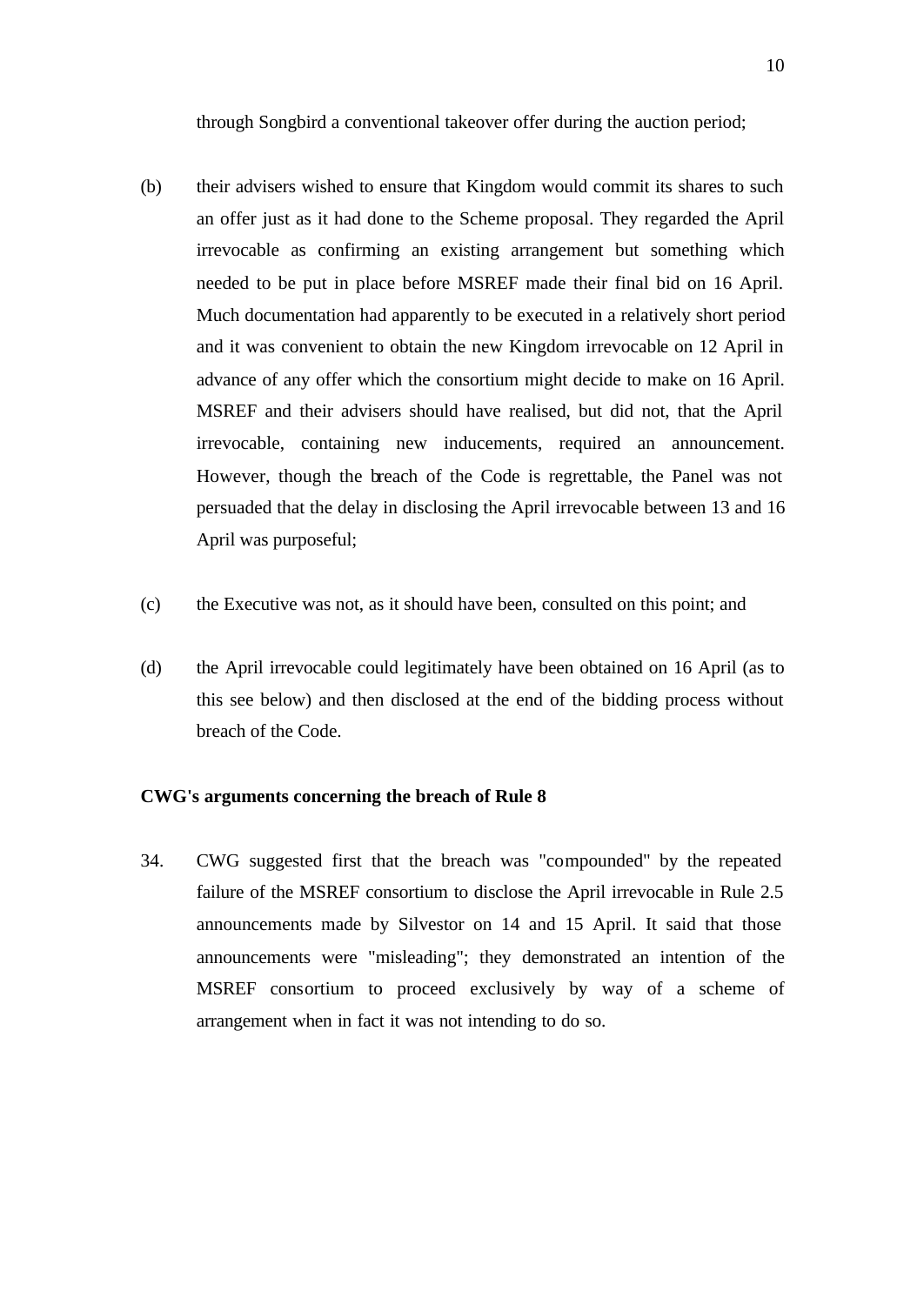- 35. In the Panel's view this point adds nothing to the gravity of the breach, and does not sustain the weight which CWG sought to put upon it. The degree of seriousness of the breach remained constant throughout the auction period. Nor is it right to suggest that by making offers on the basis of a scheme of arrangement the MSREF consortium thereby implied that it would not adopt a different approach. It was open to any party to make bids in different terms up to the end of the auction period. CWG also complained that Songbird's offer document of 23 April did not reveal that the April irrevocable had been signed on 12 April. This is not in itself significant; the text, including the date of execution, of the April irrevocable was available shortly thereafter.
- 36. CWG secondly contended, as indicated above, that the Executive, having misinterpreted rule 13 of the Auction Rules, communicated its view to Lazard and Clifford Chance (representing Canary Wharf) and to the MSREF consortium but not to CWG. This was said to have been unfair, to have deprived Canary Wharf shareholders of the results of a proper and fair auction procedure and to have created an uneven playing field.
- 37. This point is misconceived for a number of reasons. First, the Executive did not in the Panel's view misinterpret rule 13 of the Auction Rules. That rule provides:

"Neither bidder (nor any person acting in concert with it) may acquire any Canary Wharf shares or warrants (or any rights to acquire shares or warrants) after 5.00pm on Tuesday 13 April until the end of the Auction Procedure, other than with the consent of the Panel. Thereafter until the end of the offer period, and other than with the consent of the Panel, neither bidder (nor any person acting in concert with it) may acquire any Canary Wharf shares or warrants (or any rights to acquire shares or warrants) on better terms than those made available under its offer. These restrictions shall not prevent the Reichmann interests being able to acquire Canary Wharf shares by exercising the Reichmann warrants.".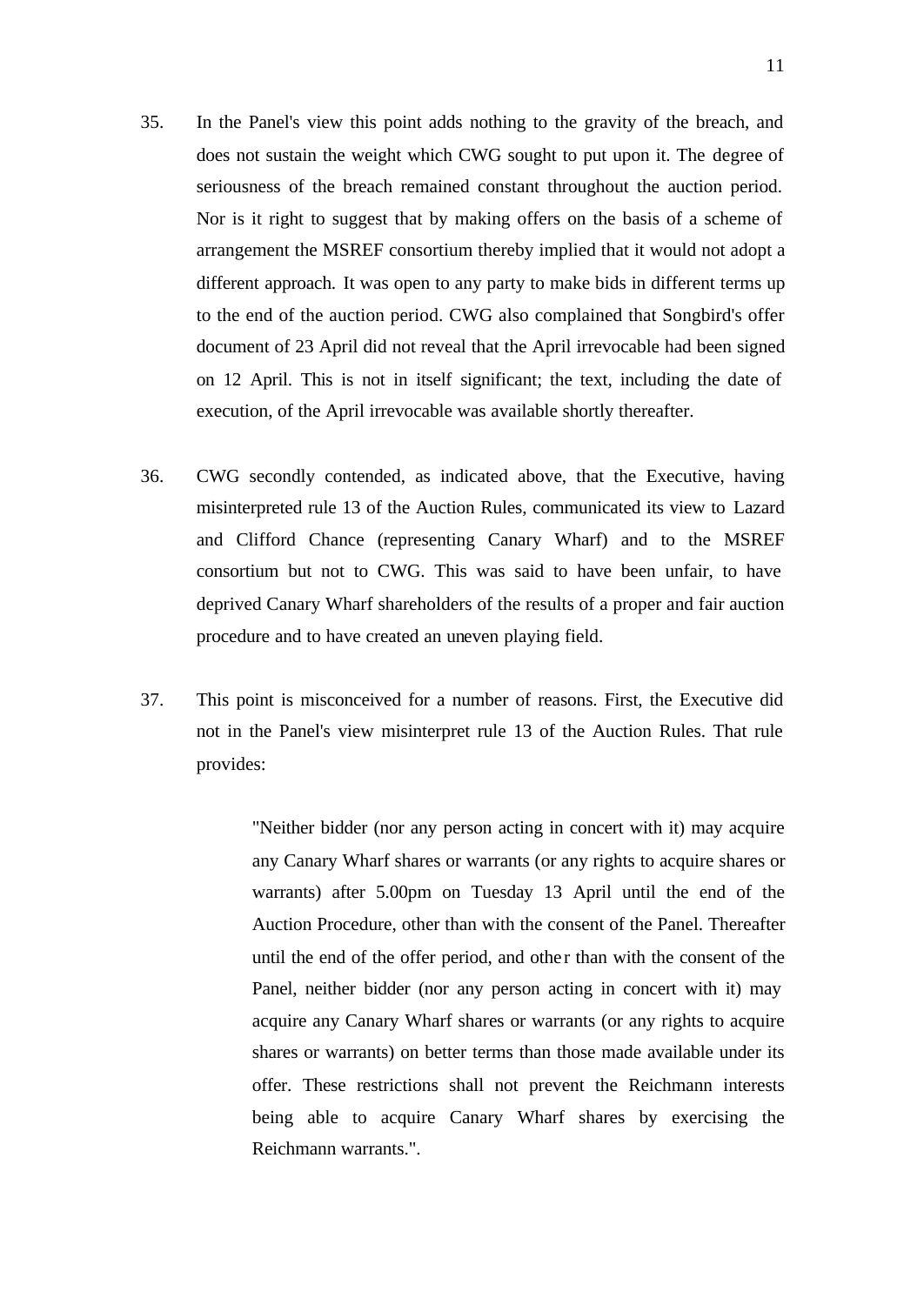- 38. This rule quite specifically dealt only with the acquisition by either bidder of Canary Wharf shares or warrants (or any rights to acquire shares or warrants) during the auction process. It did not purport to prevent the bidders from obtaining irrevocables in respect of offers made or proposed to be made. (Ironically, in the course of the discussions leading to the Auction Rules the MSREF consortium had attempted but failed to persuade the Executive that the taking of irrevocables during the auction process should be precluded). The Executive was correct in saying that rule 13 did not prevent the bidders from obtaining irrevocables of the kind in question, and in the course of their discussions with advisers to both Canary Wharf and the MSREF consortium communicated this view.
- 39. There is no basis for complaining of an uneven playing field because of the Executive's actions in this regard. One of the Executive's most important functions (one which the Panel believes is at the heart of what the Executive does on a daily basis) is to give guidance to those involved in takeovers and mergers on the meaning and effect of provisions of the Code, its own rulings and other matters. It respects the confidence of those who seek such assistance and CWG and its advisers would surely expect nothing less. What the Executive may say to one party is not something which as a matter of course the other party can reasonably expect to learn. Had CWG done as the Code urges and made its own enquiry of the Executive on an important point, it would not now be complaining about an uneven playing field.
- 40. CWG's arguments on these and other points were not assisted by the surprising delay in raising their complaint. They learned of the existence of Kingdom's April irrevocable on 16 April from Songbird's announcement of its offer on that date and yet did not raise their complaint with the Executive until 28 April. The delay in raising what is now said to have been such a key factor in CWG's strategy was never satisfactorily explained.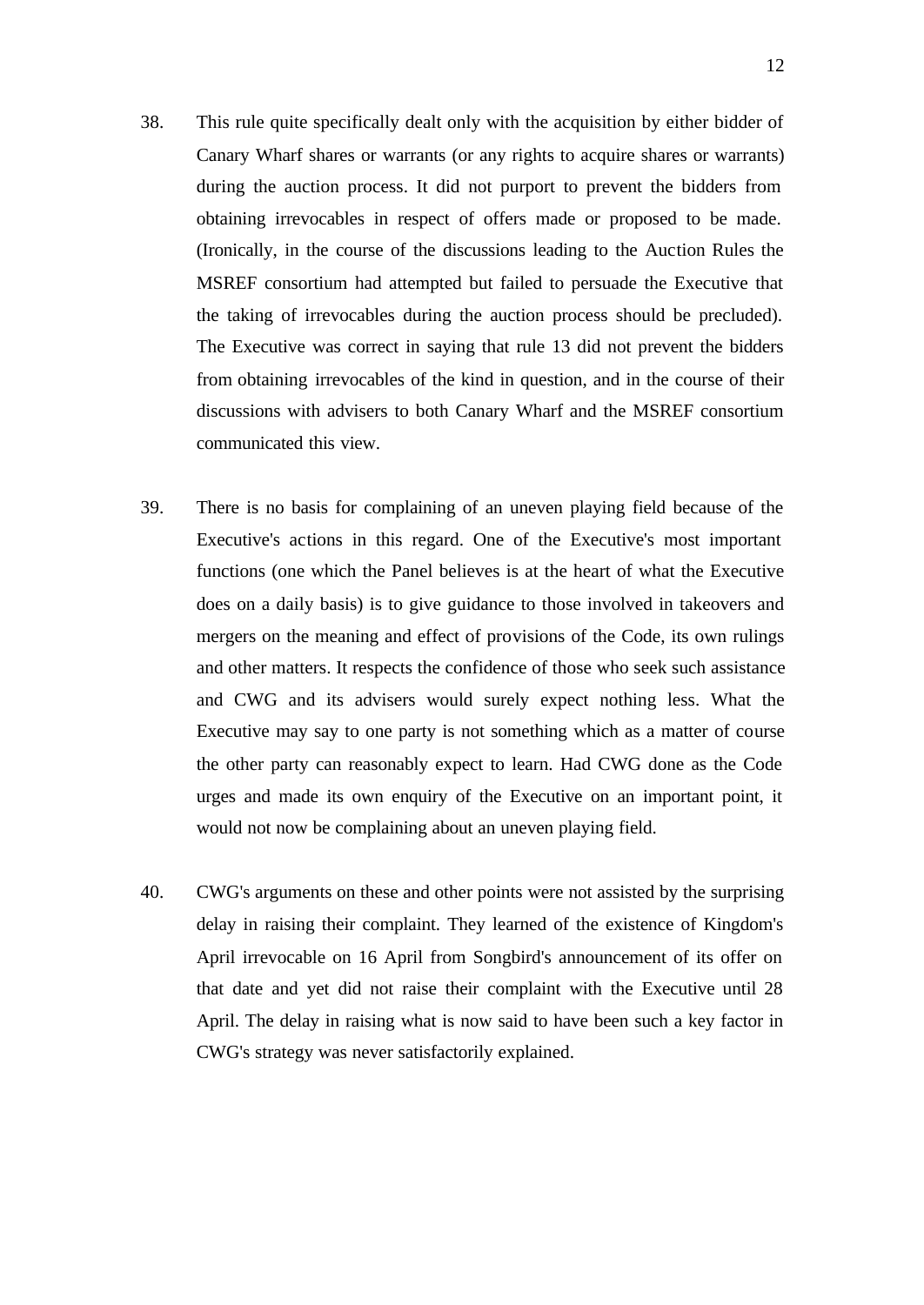#### **The effect of the breach**

- 41. CWG made full submissions about the "damage caused" during the auction process. When deciding what final offer to make in the auction CWG concluded that the MSREF consortium would have difficulty in succeeding with an acquisition by way of a scheme of arrangement because of the voting threshold when coupled with the support which CWG had for their own proposals. CWG cannot have supposed that the MSREF consortium were oblivious to the problems which CWG saw about their Scheme proposal or that MSREF would not, if it could, make its final offer in the form of a conventional takeover offer. Nevertheless, CWG believed that MSREF would have difficulties in moving to a conventional takeover offer where minority shareholdings might not be subject to compulsory acquisition and where MSREF would find it difficult to obtain sufficient financial support. CWG concluded that it was "highly unlikely" that the Silvester Scheme proposed could be restructured as a conventional takeover offer.
- 42. CWG said that in reaching this conclusion they debated both internally and then with CWG investors on 13 April the absence of an irrevocable from Kingdom in respect of a conventional takeover offer and that this was a "key factor" in determining the perceived inability of the MSREF consortium to restructure its offer as a takeover offer. Accordingly, they decided to improve only the equity alternative elements in their own offer and did not increase their all-cash offer by making an offer in excess of 295 pence per share although they had approval from their investors to do so.
- 43. There are difficulties about CWG's arguments. First, their assessment of the problems which the MSREF consortium would have in making a conventional takeover offer proved to be erroneous. The evidence confirmed that the necessary finance was available and, although it was calculated to take account of Kingdom's April irrevocable, would have been available even without the irrevocable.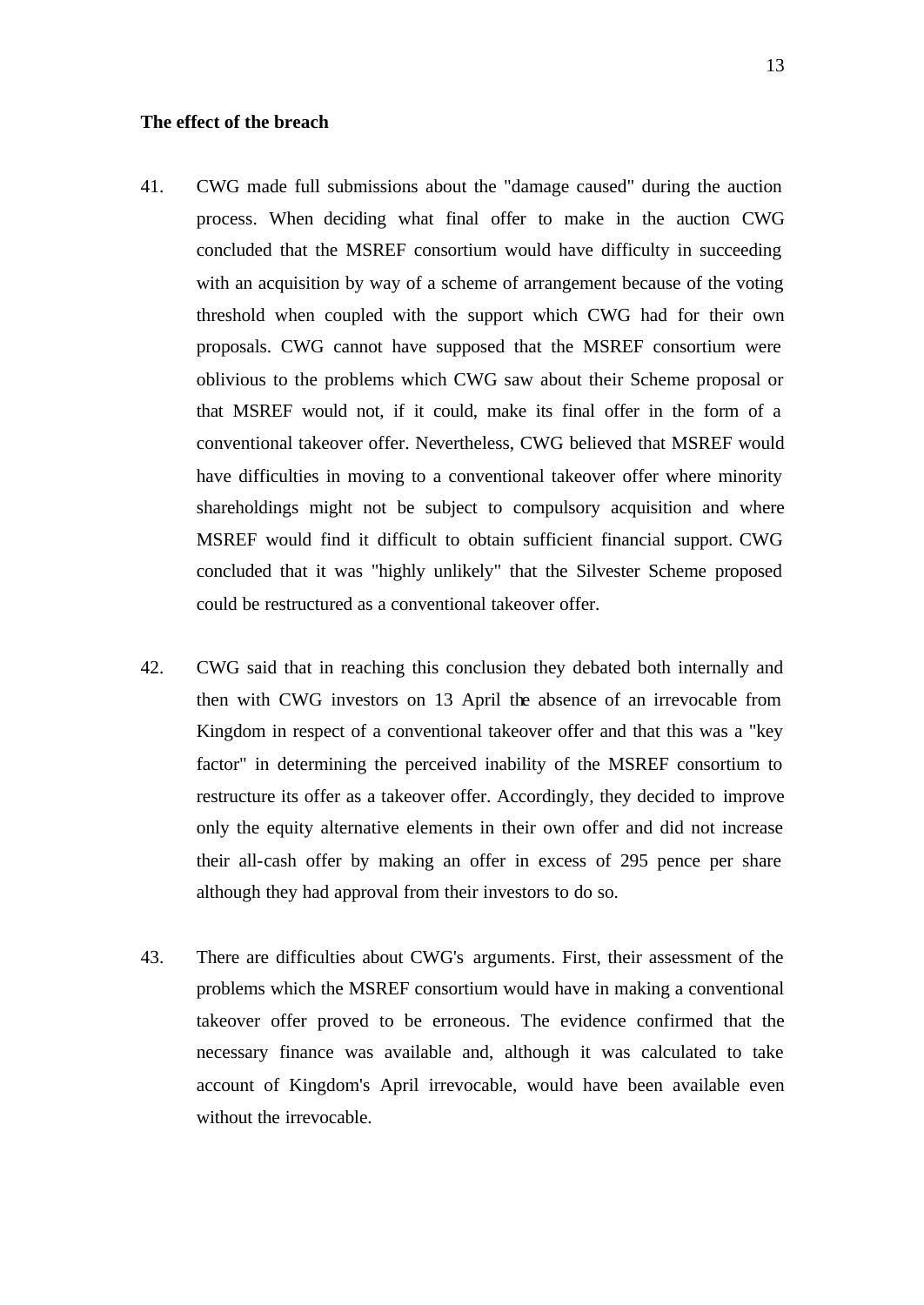- 44. Secondly, any conclusion by CWG that the MSREF consortium did not have, and more importantly could never have, an irrevocable from Kingdom in respect of a conventional takeover offer before the end of the auction was based and could only be based upon a misinterpretation of rule 13 of the Auction Rules. In reaching any such conclusion CWG relied upon an interpretation which had been arrived at without consulting the Executive and was wrong.
- 45. CWG's interpretation of auction rule 13 was flawed through no fault of the MSREF consortium and, as the Panel has said, through no fault of the Executive.

#### **Considerations as to whether the auction should be re -opened**

- 46. The Panel in addition to what has been said above took full account of all the matters outlined in the written and oral submissions of the parties to these appeals. The Panel did assume that, if the process were to be re-opened, that would, as CWG affirmed, lead to at least one higher cash bid than that on the table; but it would be to the prejudice of those who have dealt in the market since 16 April in reliance on what appeared to be a concluded auction process.
- 47. An auction was put in place after detailed discussions with and agreement by all concerned and was intended to bring finality to a long process. Throughout this process, and specifically to avoid the risk of disputes such as those which led to this appeal, the Executive was, as the parties knew, readily available to be consulted in confidence on any points of possible disagreement or uncertainty, and also to address any complaints concerning the conduct of the parties.
- 48. It would require exceptionally strong circumstances to re-open an established and completed auction process and such circumstances plainly did not exist in this case.